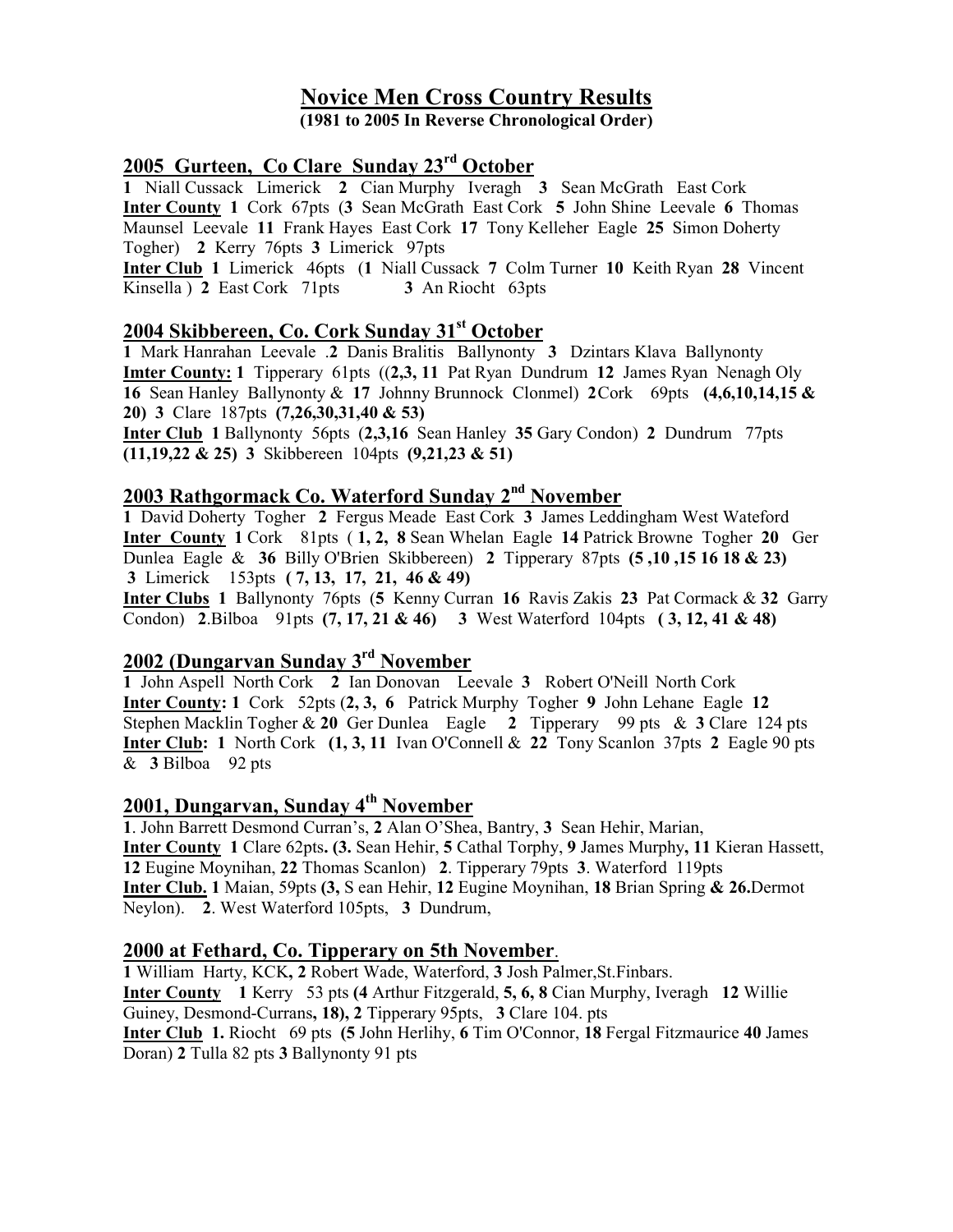## 1999 at Bilboa, Cappamore, Co. Limerick

1. Liam Reale,Limerick 2 Enda Grandfield, Riocht, 3 Gerry O'Flaherty, Ennis Track, Inter County 1. Clare 51pts (3.5,8 Enda Malone, Kilmurry, 9, 10, 16 M. Harvey, Kilmurry), , 2 Tipperary 86,pts 3 Limerick 95pts. Inter Club 1 Ennis Track 27,pts (3, 5 Colm Coote, 9 Frank Garrihy, 10 Sean Hayes), 2 Limerick 52pts, 3 Nenagh 59pts.

#### 1998 at Currow, Farranfore, Co. Kerry on 1st November.

1. Fiacra Lombard, U.C.C., 2 Paul Carroll, Leevale. 3. Patrick Guidera, Clonmel. Inter County 1. Cork 51Pts (2, 4 R. Heffernan, 6 M. O'Connor. 8 D. Collins, 13 T. Murphy, 18 A. Kearney) 2 Limerick 99, 3 Clare I41 Inter Club 1. Togher 38 pts (4 R. Heffernan. 5 M. Cotter, 13 T Murphy. 16 D. Lynch). 2. Limerick 65pts, 3 Leevale 70pts.

### 1997 at Tulla, Co. Clare on 2nd November, .

1. Dan Symond U.C.C., 2. Joseph O'Connor, West Limerick 3. Dermot Power, Kilmurry/Ib. Inter County 1 Tipperary 88pts (6 Garry Scully, 10 Kevin Jordan, 11 Kieran O'Dea, 18 Pat Grace, 20 Liam Dorney, 23 Alan O'Connor) 2. Clare 120pts 3 Waterford 129 pts Inter Club 1. West Waterford 63 pts, (5. Philip Harty, 12 Finbar Kelly, 22, Michael Barrett 24, Alan Ryan,) 2 Nenagh 65 pts 3 U. C. C. 67 pts

### 1996 at St. Augustines, College, Dungarvan on 3rd November

1 Kieran Lynch, Limerick, 2. Mark Radley, West Waterford. 3 Bass Nicholl, St. Catherines Inter County 1 Cork 84 pts, (4 Shane Simcox, 6 James Butler, 12 Robert Heffernan, 17 Robert Fitzgerald, 22 Dan Lynch, 23 Liam O'Mahony) 2 Tipperary 86pts, 3 Clare 122 pts. Inter Club 1. West Waterford 64pts (2, 11 Philip Harty, 20 D. Keys, 31 K. Healy), 2 Kilmurry/Ibrickane 97pts, 3 UCC 101pts.

#### 1995 at St. Augustines College, Dungarvan on 5th November

1. Gerard O'Looney, Kilmurry/Ib, 2 Paul Treacy, East Cork, 3 Robert McCormack, Limerick. Inter County 1. Cork 56 pts., (2, 4 Cathal Lombard, 6 George Murray, 12 Fergal Tubridy, 14 Eric Meade, 18 Donal Twomey) 2. Clare 105pts, 3 Tipperary 112pts. Inter Club 1 Kilmurry/Ibrickane 71pts (1 Gerard O'Looney 8 Dermot Power, 30 James Sexton, 32 W. Devitt,), 2 East Cork 72pts, 3 Clonmel 81pts

#### 1994 at Killenaule on 6th November

1. Dereck Nolan, Clonmel, 2 Diarmuid Geary, East Cork, 3 Robert Purcell, Listowel Inter County 1 Tipperary 58pts (1, 4, P. Grace, 8 M. Delahunty, 10 B. Fox, 13 S. McCarthy. 22 R. O'Brien) 2 Cork 97pts 3 Clare 106pts. Inter Club 1 Clonmel 46pts (1,10,13,22), 2 Kilmurry/Ib 70pts, 3 East Cork 103pts

#### 1993 at Ennis, Co. Clare

1. Roy Fahy, Cork. 2 Kieran McKeown, Cork. 3. Padraig Buckley, Cork. Inter County 1 Cork 47 pts. (1, 2, 5 Stephen Coade, 11 Frank Dingivan, 12 Dermot Hayes, 16 Eric Meade) 2. Clare 112pts, 3 Tipperary 116pts. Inter Club 1. Leevale 13pts (1, 3, 4, 5 Karl Walsh ), 2 Kilmurry/Ibrickane 71 pts, 3 Clonmel 86 pts.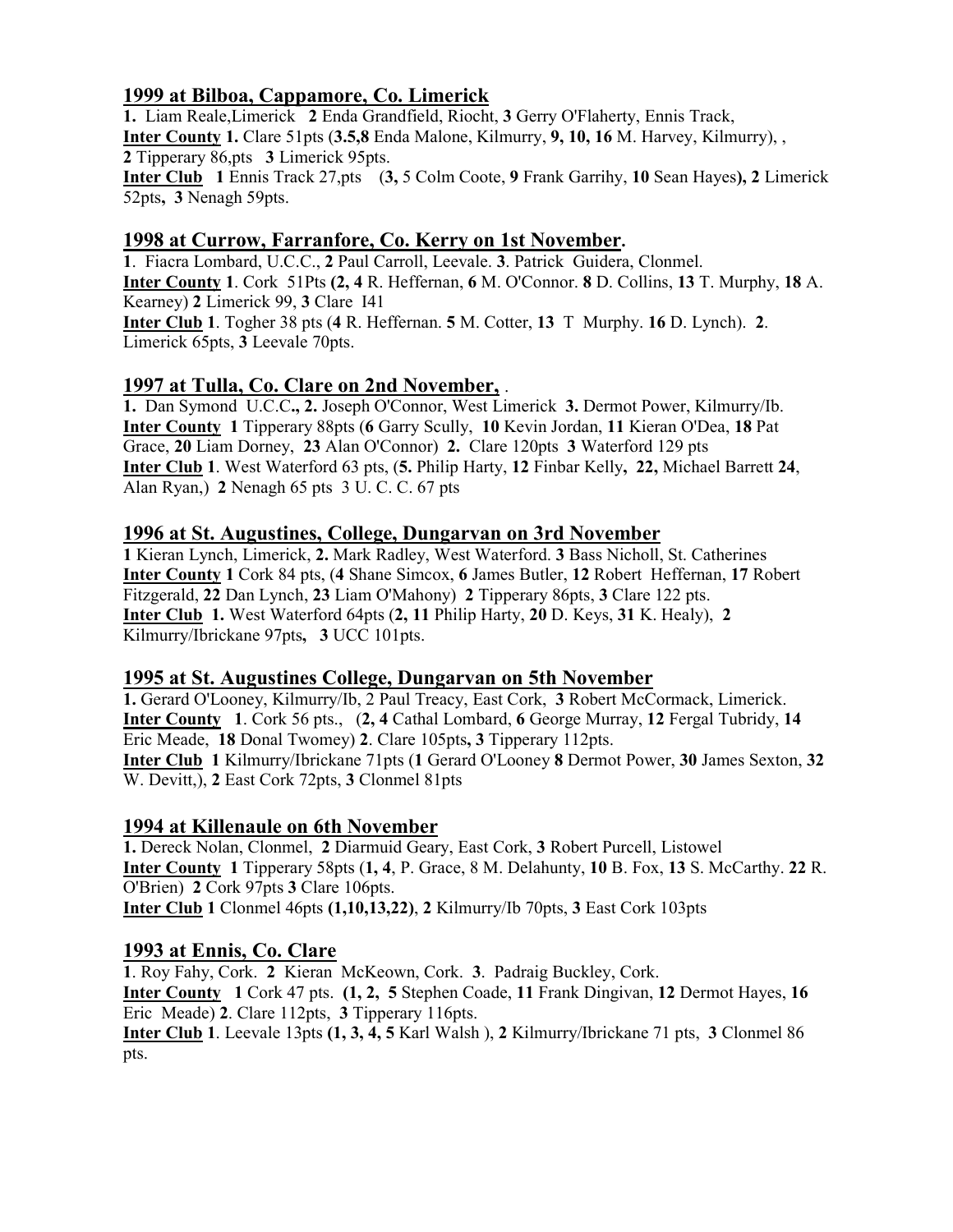#### 1992 at Kilmallock, Co. Limerick

1. Billy Flaherty, Cork. 2. Kieran Maher, Ring Old Parish. 3. Michael Halley, Waterford. Inter County 1. Waterford 45pts (2, 3, 7 Michael Furlong, 8 Liam O'Reilly, 10 Charles Foley 15). 2 Cork 61pts. 3 Tipperary 110pts.

## Inter Club,. 1. Waterford 28pts (3, 7, 8, 10). 2. Clonmel 103pts. 3 Skibbereen I08pts

#### 1991 at Listowel, Co. Kerry.

1. Martin McCarthy, Cork. 2. Alan O'Gorman, Limerick 3. Martin Hassett, Tipperary. Inter County 1. Limerick 48 pts (2, 4 David Healy, 6 Mark Robinson, 9 Danny O'Brien, 10 F. Walsh, 17 Sean O'Connor) . 2. Cork 53 pts. 3 Tipperary 120 pts. **Inter Club** 1. Limerick  $(2, 4, 6, 9)$  21 pts. 2. Leevale 37 pts. 3. Clonmel 109 pts

#### 1990 at Ennis, Co. Clare

1. Tom Shanahan, Kerry. 2. Tommy Moriarty, Kerry, 3. Sean O'Connor, Limerick. Inter County 1. Kerry 60 pts. (1, 2, 11 Michael Costelloe, 12+ Mike McAuliffe 12+ Willie Reidy, 12+ John Moloney)' 2. Cork 6I pts 3. Limerick 119 pts. Inter Club 1. Leevale 37 pts (Alan Triggs, Finbar Egan, Damien Collins, Ken Feen). 2. Riocht 58 pts. 3. East Cork 88 pts.

### 1989 at Glanworth, Co. Cork

1. John Murray. North Cork. 2. Kieran Lambe, St. Johns. 3. P. J. O'Rourke, Nenagh. Inter County 1. Cork 67 pts. (6 John Delaney, 7 Michael Coakley, 12 Tom O'Regan, 13 Denis Hegarty, 14 Seamus Casey, 15 Liam Cotter) 2. Kerry 96 pts. 3. Tipperary 126 pts. Inter Club 1. Eagle 101 pts (Tom O'Regan. Denis Hegarty, Matt Magnier) 2. Premier 3. UCC.

### 1988 at Dungarvan, Co. Waterford.

1. Paul Logan, Limerick. 2 Eddie Burke, Tipperary. 3. Michael Coughlan, Waterford. Inter County 1. Cork 50 pts. (4 Tony Archer, 6 lan Harper, 7 James McGee, 8 Anthony O'Keeffe. 11 John Collins, 14 Tom Hartnett) 2. Limerick 135 pts. 3. Waterford 138 pts. Inter Club 1 Leevale 73 pts (James McGee, John Collins, Paudie Murphy, Brian O'Flynn) . 2. East Cork, 3. Limerick 93 pts.

#### 1987 at Thurles, Co. Tipperary

1. John Fleming, Kerry. 2. Jim O'Sullivan, Waterford. 3. M. Hassett, Tipperary Inter County 1. Cork 74 pts ( 9 Eddie O'Carroll, 10 Tim Morrissey, 11 John McSweeney, 13 Robert Foley, 14 Donie Shine, 17 John Kearney). 2 Tipperary 79 pts. 3. Kerry 117 pts. Inter Club 1. Clonmel 55 pts. (B. Feery, K. Maunsell, T. O'Connell, D. Nolan) 2. Riocht 79 pts. 3. East Cork 108 pts.

#### 1986 at Fermoy, Co. Cork

1. Tony O'Halloran, Cork. 2. Eamonn Grimes Clare. 3. John Hickey. Tipperary Inter County 1. Cork 58 pts (1, 9 Shane Hennessy, 10 Cormac O'Connor, 11 Tom Owens, 13 John O'Brien, 14 Tim Lucey) 2. Tipperary 112 pts. 3. Clare 123 pts. Inter Club 1. Leevale 86 pts (Tony O'Halloran, Shane Hennessy, Paudie Murphy. John O'Callaghan). 2. Clonmel. 3. Bandon.